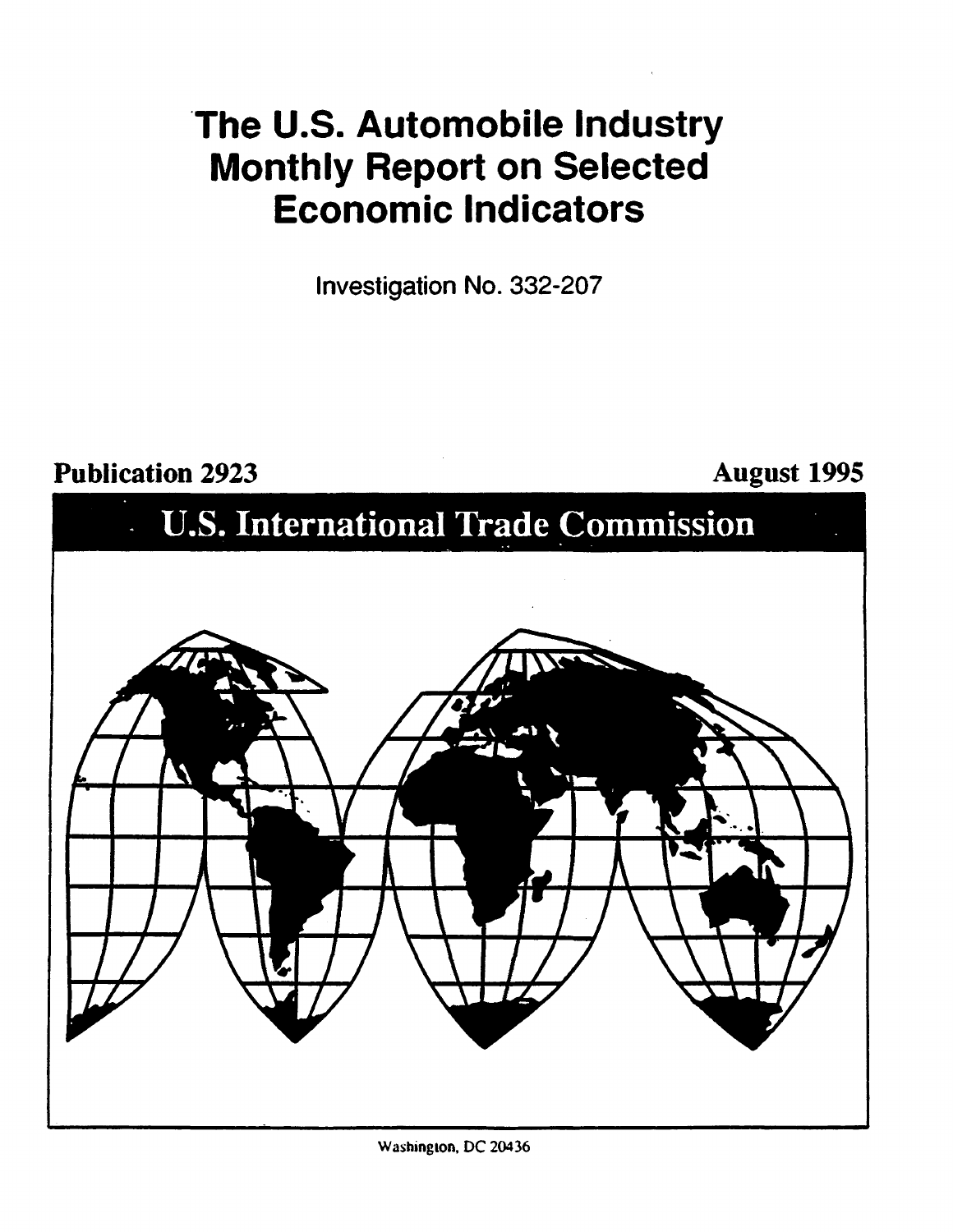## U.S. International Trade Commission

Washington, DC 20436

# The U.S. Automobile Industry Monthly Report on Selected Economic Indicators



Publication 2923  $\frac{1}{2}$   $\frac{1}{2}$  August 1995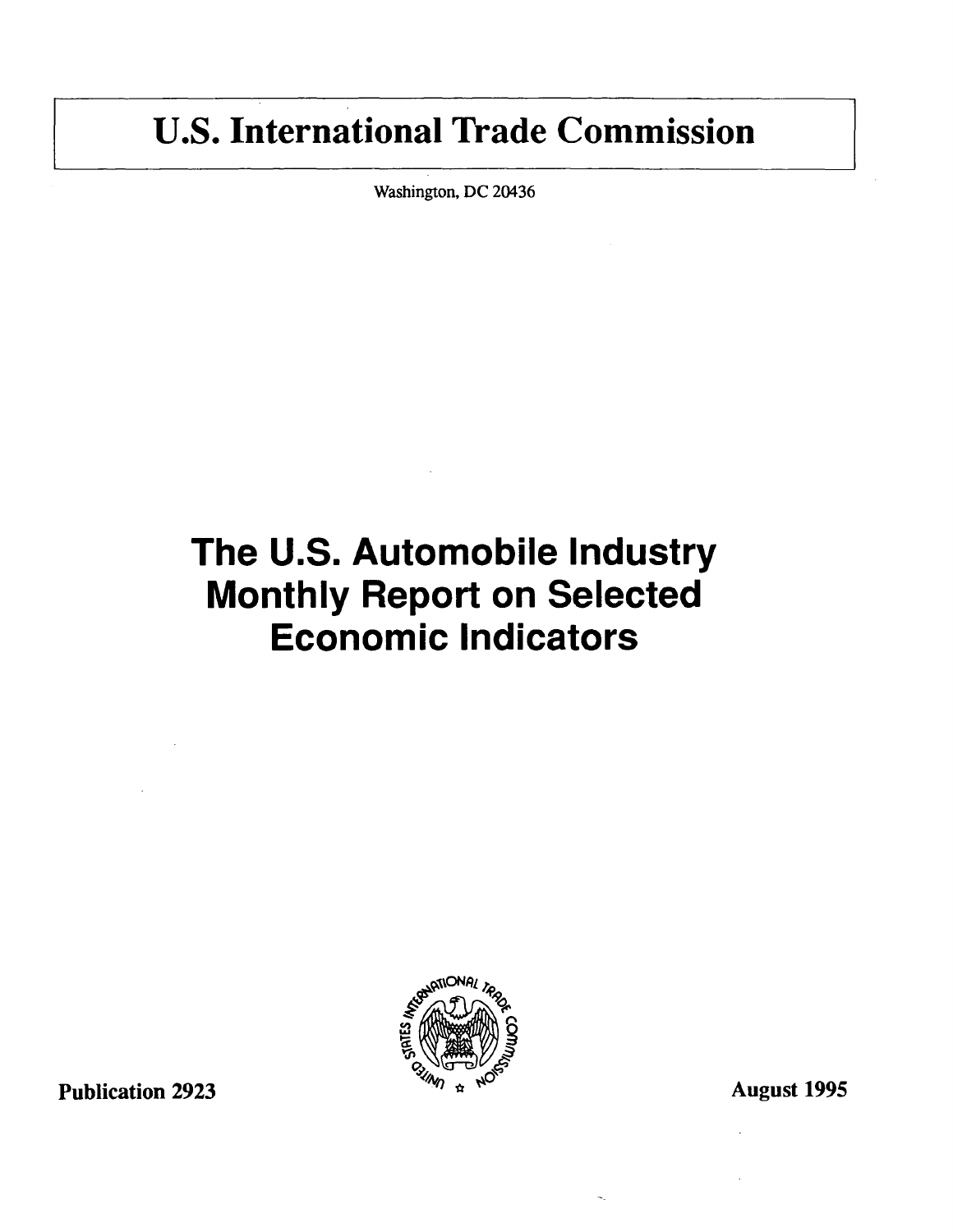#### PREFACE

In November 1980, the U.S. International Trade Commission, under section 201 of the Trade Act of 1974, determined that certain motor vehicles and certain chassis and bodies therefore were not being imported into the United States in such increased quantities as to be a substantial cause of serious injury, or threat thereof, to the domestic industry producing articles like or directly competitive with the imported articles (inv. No. TA-201-44). In December 1980, the Subcommittee on Trade, Committee on Ways and Means of the U.S. House of Representatives, requested that the Commission provide it with monthly data on U.S. automobile imports, sales, production, and prices. In late December 1980, the Commission instituted inv. No. 332-121, U.S. Automobile Industry Monthly Report on Selected Economic Indicators. The request by the Subcommittee on Trade of the House Committee on Ways and Means for monthly data on the automobile industry was renewed four times between 1981-85, with the final request in 1985 (inv. No. 332-207) having no fixed date for termination.

The report uses trade data compiled from official statistics of the U.S. Department of Commerce. Sales, production, and certain price data are derived from *Automotive News.* The U.S. Department of Labor provides employment and consumer and producer price data, while quarterly financial results for U.S.-owned automakers are from various public sources.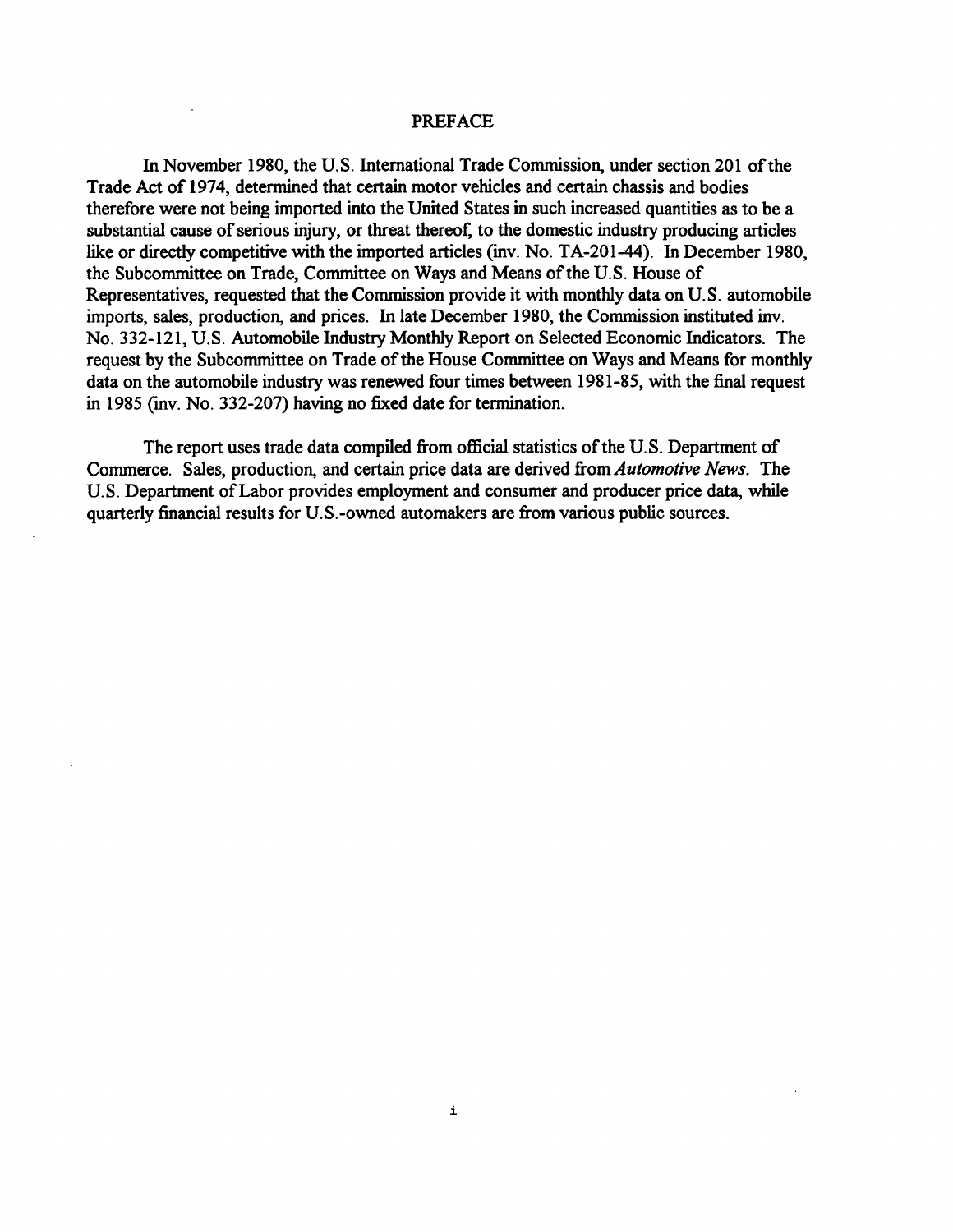## CONTENTS

 $\sim 10^{11}$ 

|               |                                                                                                                                                    | Page |
|---------------|----------------------------------------------------------------------------------------------------------------------------------------------------|------|
|               |                                                                                                                                                    | i    |
| <b>Tables</b> |                                                                                                                                                    |      |
|               | 1. New passenger automobiles: U.S. retail sales of domestic production,<br>production, inventory, days' supply, and employment, by specified       |      |
|               |                                                                                                                                                    | 1    |
|               | 2. New passenger automobiles: U.S. imports, by principal sources and                                                                               |      |
|               | by specified periods, July 1993-June 1995                                                                                                          | 2    |
| 3.            | Lightweight automobile trucks and bodies and cab/chassis for lightweight<br>automobile trucks: U.S. imports, by principal sources and by specified |      |
|               |                                                                                                                                                    | 3    |
|               | 4. New passenger automobiles: U.S. exports of domestic merchandise, by                                                                             |      |
|               | principal markets and by specified periods, July 1993-June 1995                                                                                    | 4    |
|               | 5. Lightweight automobile trucks and bodies and cab/chassis for lightweight                                                                        |      |
|               | automobile trucks: U.S. exports of domestic merchandise, by principal                                                                              |      |
|               |                                                                                                                                                    | 5    |
|               | 6. New passenger automobiles: Sales of domestic and imported passenger                                                                             |      |
|               | automobiles and sales of imported passenger automobiles as a percent                                                                               |      |
|               | of total U.S. sales, by specified periods, 1994 and 1995                                                                                           | 6    |
| $7_{\cdot}$   | New passenger automobiles: Price indexes, by specified periods, 1994                                                                               |      |
|               | and 1995                                                                                                                                           | 6    |
| 8.            | New passenger automobiles: Retail price changes in the U.S. market during                                                                          |      |
|               |                                                                                                                                                    | 7    |
| 9.            | Manufacturers' suggested retail prices of selected U.S. and Japanese                                                                               |      |
|               |                                                                                                                                                    | 8    |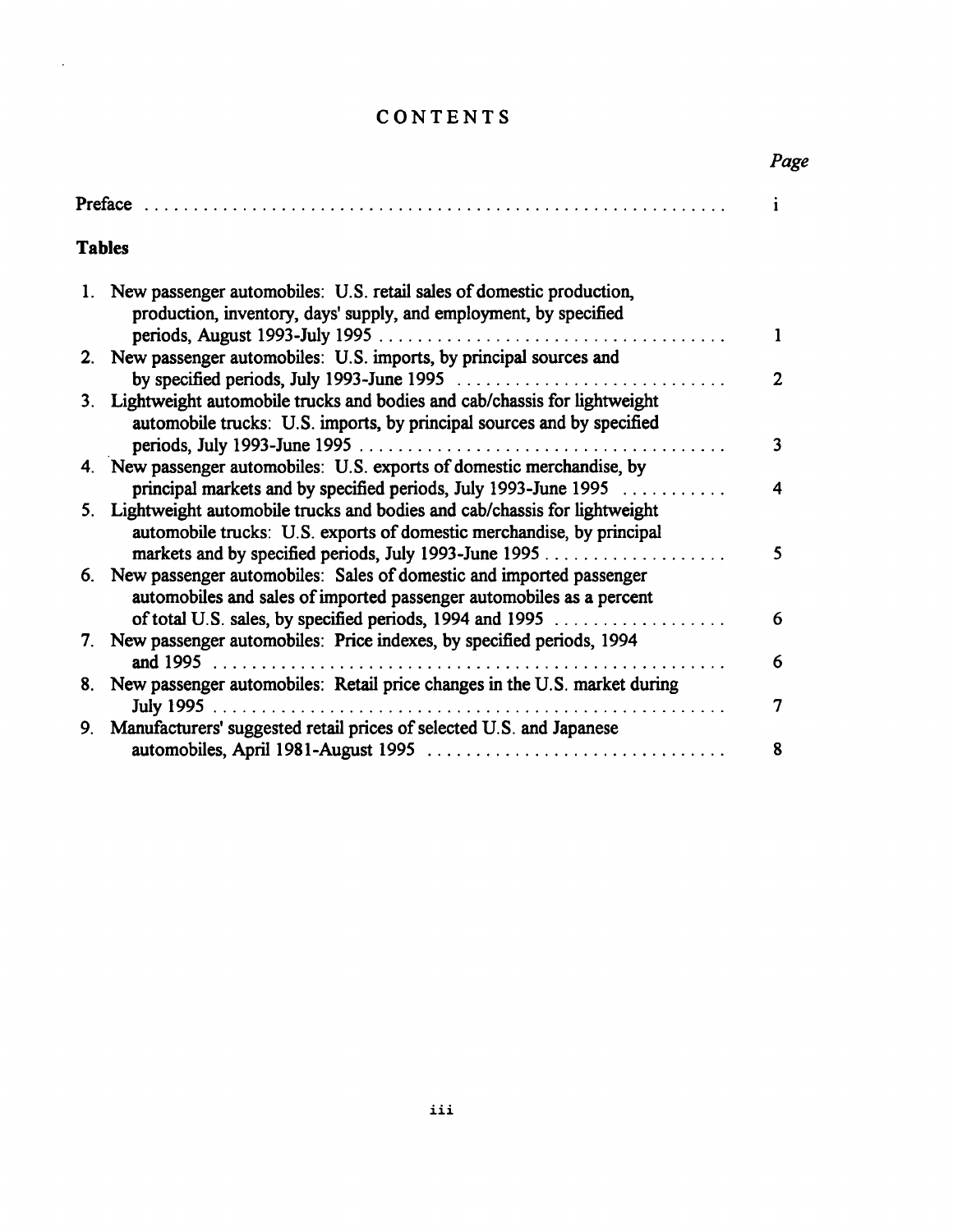New passenger automobiles: U.S. retail sales of domestic production, production, inventory, days' supply, and employment, by specified periods, August 1993-July 1995

| (In thousands of units; thousands of employees) |              |                  |                                   |                  |                                |  |
|-------------------------------------------------|--------------|------------------|-----------------------------------|------------------|--------------------------------|--|
|                                                 | 1994-95      |                  |                                   |                  | 1993-94                        |  |
| Item                                            | June<br>1995 | July<br>1995     | Aug. 1994- July<br>July 1995 1994 |                  | Aug. 1993-<br><b>July 1994</b> |  |
| Retail sales of domestic                        |              |                  |                                   |                  |                                |  |
|                                                 | 687          | 585              | 7,027                             | 557              | 7,314                          |  |
|                                                 | 557          | 293              | 6,340                             | 558              | 6,614                          |  |
|                                                 | 1,747        | 1,499            |                                   | 1,228            |                                |  |
| Days' supply <sup>2</sup>                       | 66           | 64               |                                   | 55               |                                |  |
| Employment: <sup>3</sup>                        |              |                  |                                   |                  |                                |  |
| Total employees                                 | 4942         | <sup>5</sup> 940 | $^{\prime}$                       | <sup>6</sup> 863 | $(^1)$                         |  |
| Production workers                              | 4741         | 5739             | $^{\text{}}$ ( $^{\text{}}$ )     | 665              | $(^1)$                         |  |

 $\overline{1}$  Not applicable.

<sup>2</sup> Days' supply is an average for each class size which is determined by the previous month's retail sales.

<sup>3</sup> Employment data are for SIC 371 (motor vehicles and motor vehicle equipment).

4 Data are for May 1995, revised.

5 Data are for June 1995.

<sup>6</sup>Data are for June 1994.

Source: Production, retail sales, days' supply, and inventory, *Automotive News*; and employment, U.S. Department of Labor.

Note.--Because of rounding, figures may not add to the totals shown.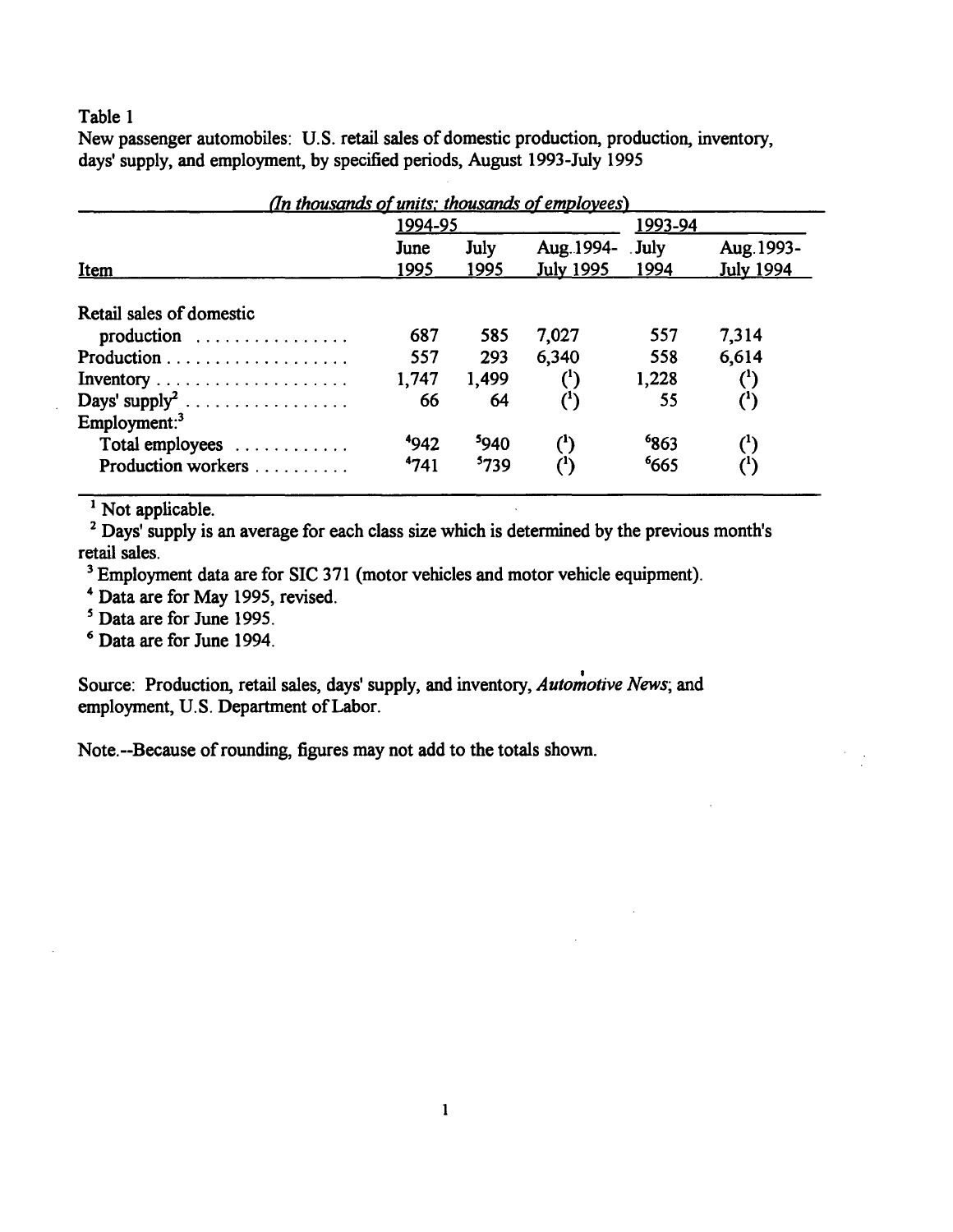Lightweight automobile trucks<sup>1</sup> and bodies and cab/chassis for lightweight automobile trucks: U.S. imports, by principal sources and by specified periods, July 1993-June 1995<sup>2</sup>

|                | 1994-95                                |         |                       | 1993-94 |                  |
|----------------|----------------------------------------|---------|-----------------------|---------|------------------|
|                | May                                    | June    | July 1994-            | June    | July 1993-       |
| Source         | 1995                                   | 1995    | <b>June 1995</b>      | 1994    | <b>June 1994</b> |
|                | Quantity ( <i>units</i> ) <sup>3</sup> |         |                       |         |                  |
| Japan          | 5,821                                  | 4,290   | 127,939               | 10,758  | 116,078          |
| Canada         | 32,941                                 | 37,577  | 437,203               | 43,734  | 440,050          |
| Mexico         | 8,089                                  | 8,982   | 60,509                | 2,912   | 33,699           |
| All other      | 19                                     | 15      | 1,866                 | 193     | 3,137            |
| Total          | 46,870                                 | 50,864  | 627,517               | 57,598  | 592,964          |
|                |                                        |         | Value (1,000 dollars) |         |                  |
| Japan          | 63,885                                 | 50,441  | 1,154,208             | 83,226  | 941,279          |
| $Canada \dots$ | 504,514                                | 572,535 | 6,493,845             | 605,711 | 6,084,580        |
| $Mexico$       | 135,941                                | 149,674 | 1,070,888             | 41,801  | 494,266          |
| All other      | 5,865                                  | 3,824   | 84,727                | 7,325   | 100,930          |
| Total          | 710,204                                | 776,474 | 8,803,667             | 738,063 | 7,621,055        |

<sup>1</sup> Defined as not over 10,000 pounds gvw.

<sup>2</sup> Partially estimated, all data include imports into Puerto Rico.

<sup>3</sup> Quantity data include complete trucks and cab/chassis, but exclude bodies.

 $\sim$ 

Source: Compiled from official statistics of the U.S. Department of Commerce, except as noted.

Note.--Because of rounding, figures may not add to the totals shown.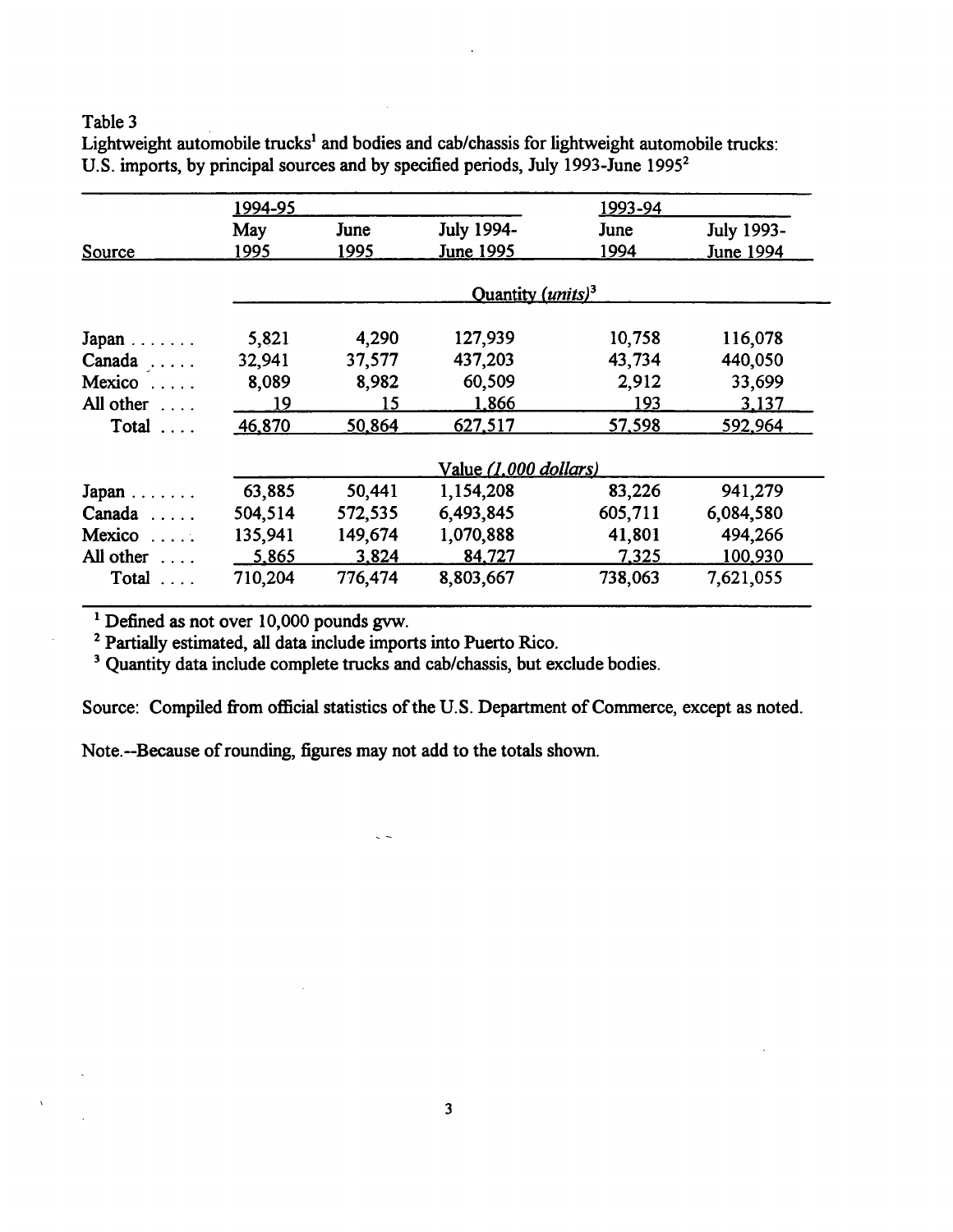Lightweight automobile trucks<sup>1</sup> and bodies and cab/chassis for lightweight automobile trucks: U.S. exports of domestic merchandise, by principal markets and by specified periods, July 1993-June 1995<sup>2</sup>

|                   | 1994-95 |                       | 1993-94                       |         |                  |  |
|-------------------|---------|-----------------------|-------------------------------|---------|------------------|--|
|                   | May     | June                  | July 1994-                    | June    | July 1993-       |  |
| Market            | 1995    | 1995                  | June 1995                     | 1994    | <b>June 1994</b> |  |
|                   |         |                       | Quantity (units) <sup>3</sup> |         |                  |  |
| Canada            | 13,567  | 12,192                | 157,194                       | 14,383  | 156,024          |  |
| All other         | 5,082   | 3,574                 | 60,325                        | 2,271   | 35,760           |  |
| Total $\ldots$ .  | 18,650  | 15,766                | 217,519                       | 16,654  | 191.839          |  |
|                   |         | Value (1,000 dollars) |                               |         |                  |  |
| Canada            | 199,939 | 178,461               | 2,153,638                     | 181,788 | 1,998,891        |  |
| All other $\dots$ | 92,311  | 62,454                | 772,843                       | 38,510  | 694,238          |  |
| Total $\ldots$ .  | 292,250 | 240,914               | 2,926,481                     | 220,298 | 2,694,089        |  |

<sup>1</sup> Defined as not over 10,000 pounds gvw.

2 Partially estimated.

<sup>3</sup> Quantity data include complete trucks and cab/chassis, but exclude bodies.

Source: Compiled from official statistics of the U.S. Department of Commerce, except as noted.

Note.--Because of rounding, figures may not add to the totals shown.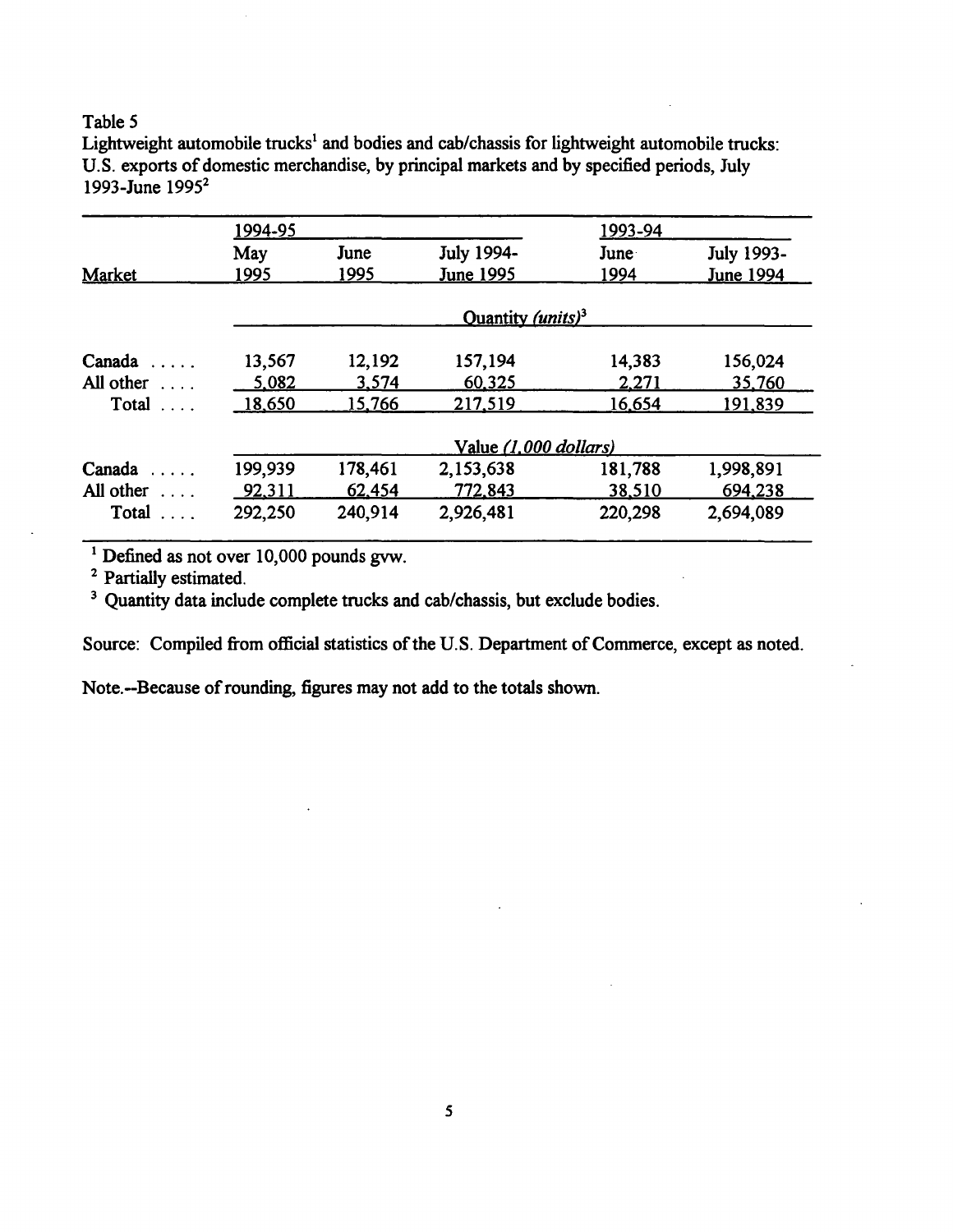$\Diamond$ 

New passenger automobiles: Retail price changes in the U.S. market during July 1995<sup>1</sup>

|                     | Retail price changes |  |
|---------------------|----------------------|--|
| Country source/make | July 1995 $(+ or -)$ |  |
|                     |                      |  |
| U.S. producers:     |                      |  |
| General Motors      | No change.           |  |
|                     | No change.           |  |
|                     | No change.           |  |
| Japanese producers: |                      |  |
| Toyota Motors       | No change.           |  |
|                     | $+0.7$ percent       |  |
|                     | No change.           |  |
|                     | No change.           |  |
| European producers: |                      |  |
|                     | No change.           |  |
|                     | No change.           |  |
| Mercedes-Benz       | No change.           |  |
| Korean producer:    |                      |  |
|                     | No change.           |  |

 $\bar{\beta}$ 

<sup>1</sup> Average retail price change for all models.

Source: *Automotive News,* July 1995.

 $\bullet$ 

 $\cdot$